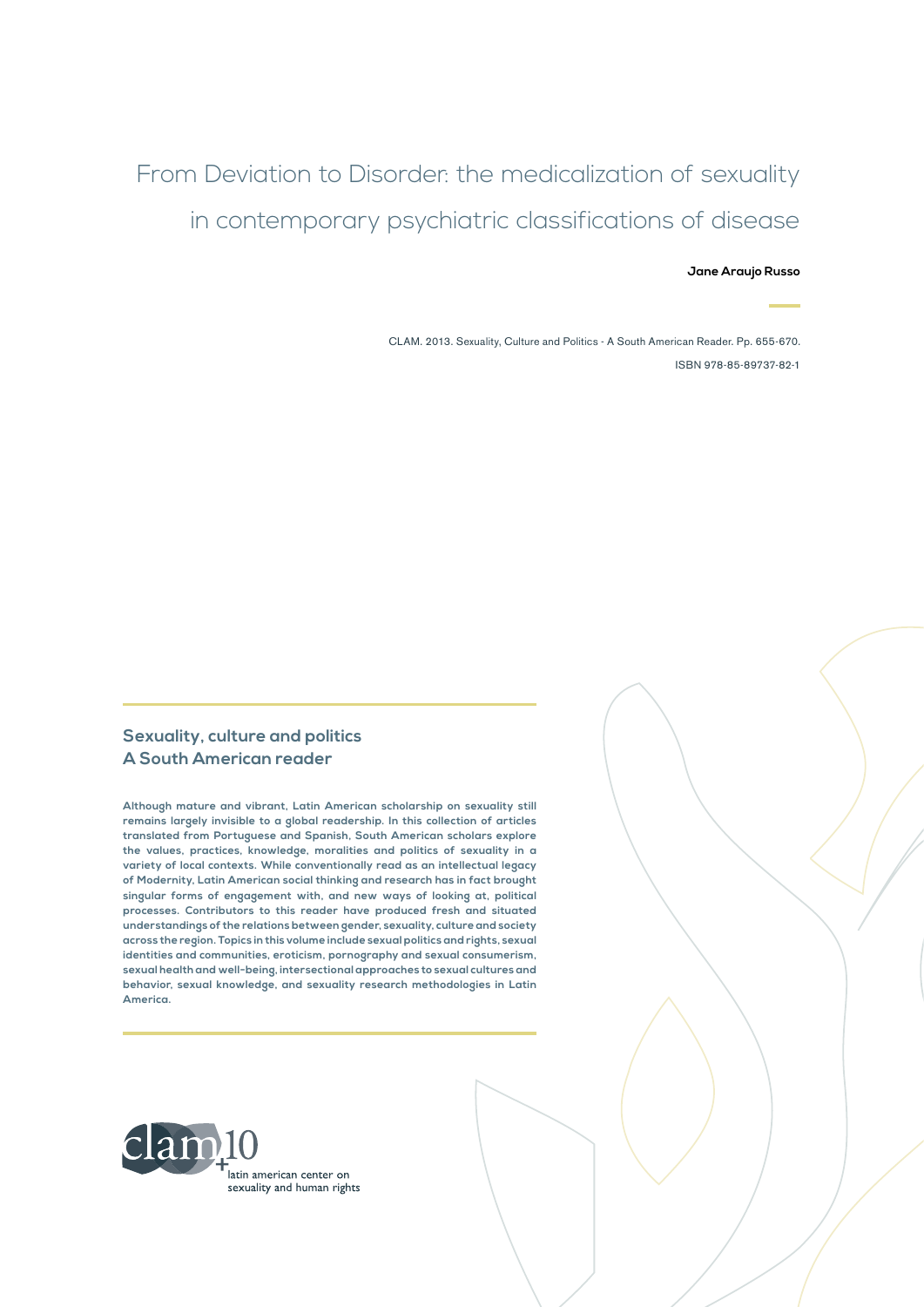From Deviation to Disorder: the medicalization of sexuality in contemporary psychiatric classifications of disease<sup>\*</sup>

**Jane Araujo Russo\*\***

# **1. Introduction**

In the final decades of the 20th century, the psychiatric field witnessed an important transformation. The psycho-social view of mental disorders, characterized in part by the hegemony of psychoanalytic interpretation and by a political and social critique of traditional psychiatric practices, gave way to a view that was strictly biological. A landmark in this transformation was the publication in 1980 of the third version of the *Diagnostic and Statistic Manual of Mental Disorders* (DSM-III) by the *American Psychiatric Association*. But this shift in the understanding of mental disorders—from psycho-sociological to biological—was not an isolated phenomenon. In fact, it was part of a larger process of the "re-biologization" of topics and debates, such as race and sexual difference, which were earlier reserved to the realm of political struggle.<sup>1</sup> Some authors claim that a model that has physics as scientific paradigm is giving way to a model of the organism grounded on biology.<sup>2</sup> In the midst of this trend towards biology, the so called neurosciences came to propose a radically materialist understanding of the human mind.<sup>3</sup> My objective is to examine this "biologization" of human experience from the perspective of psychiatry and neuroscience, focusing specifically on the classification and consequent definitions of mental disorders. The broader goal of my current research is to discuss to what extent the dominant mode of conceiving mental disorders reflects and produces rearrangements in the social representations of the Modern Self.

The change in terminology that occurred with the publication of DSM-III touched especially upon disorders/deviations related to sexuality and gender. A preliminary examination of the different versions of the manual can shed light on a disproportionate increase in the *number* of these disorders. Aside from this numerical change, one can

<sup>3</sup> See Russo & Ponciano (2002).

<sup>\*</sup> Translated from Portuguese by Jacob Longaker. Originally published as: RUSSO, J. A. 2004. "Do desvio ao transtorno: a medicalização da sexualidade na nosografia psiquiátrica contemporânea". In: PISCITELLI, A.; M. F. GREGORI & S. CARRARA (Eds.). *Sexualidade e saberes: convenções e fronteiras*. Rio de Janeiro: Garamond, P. 95-114.

<sup>\*\*</sup> PhD Professor at the Institute of Social Medicine at the State University of Rio de Janeiro; researcher at the Latin American Center on Sexuality and Human Rights.

<sup>1</sup> One example of this debate is *The Bell Curve – Intelligence and class structure in American life*, by R. J. Herrnstein and C. Murray. Published in 1994 in the United States, the book generated controversy by virtue of its authors' renown and its reliance on genetic and racial determinism.

<sup>&</sup>lt;sup>2</sup> For a discussion of this as a paradigm shift, see Bezerra Jr. (2000).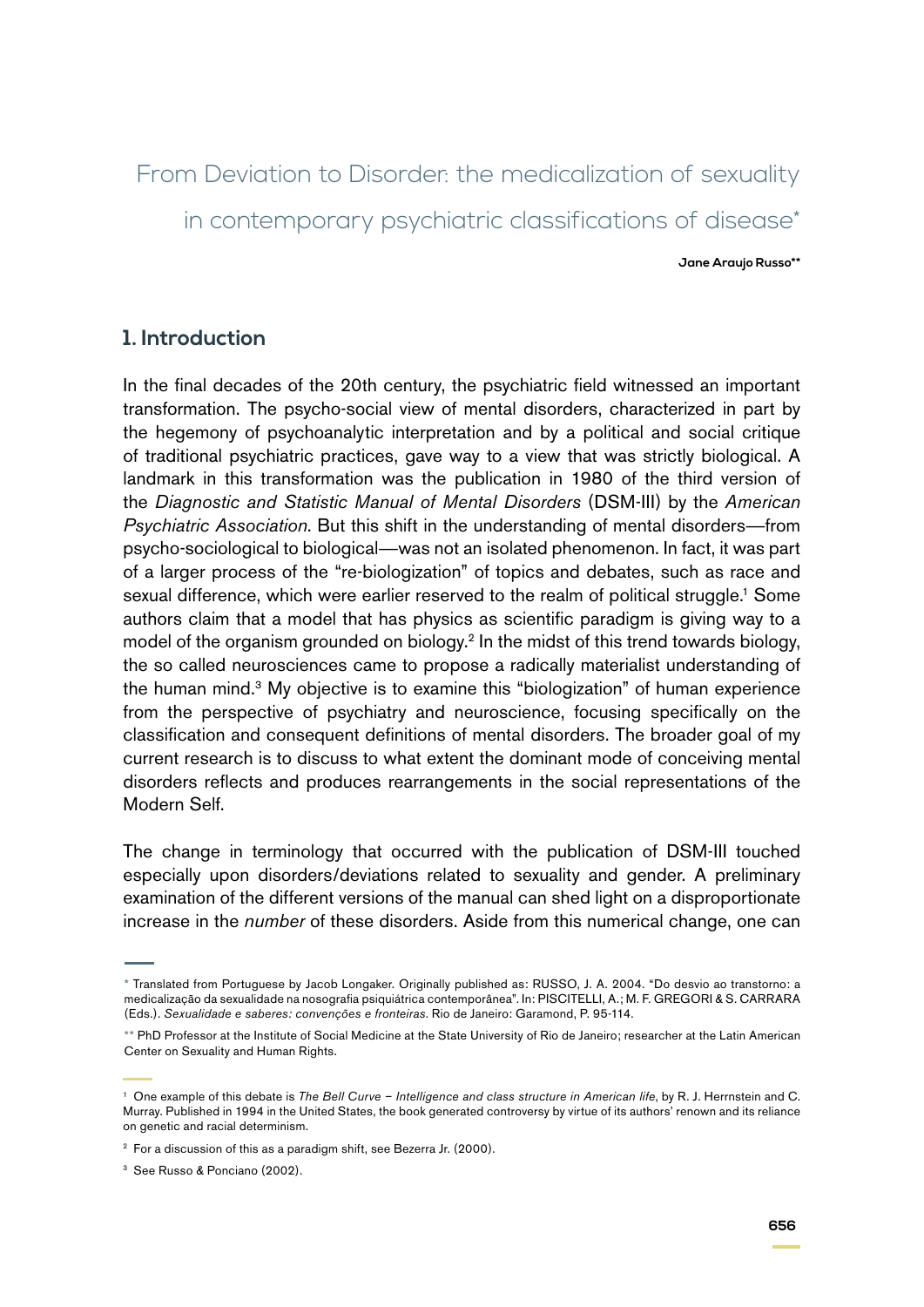also perceive that new *types* of disorders/deviations were made part of the repertoire of psychiatric diagnoses. We intend to examine these questions—the quantitative increase and qualitative change of disorders—in light of broader changes witnessed in the ideology of contemporary psychiatry, keeping in mind the process of medicalization of areas previously interpreted psychologically and the ways in which this medicalization influences sexuality, specifically.

# **2. Sexuality as a field of psychiatric intervention**

Historically, sexuality has constituted one of the fundamental thematic threads used to name and comprehend some of the most significant social processes in modern Western societies, especially those processes that result in the representation of an autonomous and singular subject that resists any type of social determinism.

Foucault (1988) observed that the development of sexuality is related to the very constitution of subjectivity in modern culture, involved in "knowing of the self", "caring for the self" and "translating into discourse." Sexuality becomes a parameter measurement of authentic human characteristics based upon the truth that we ascribe to it. This truth is constructed on the basis of a solution that addresses the dimensions of the body and mind. "Sexuality" was produced as a constitutive nucleus of truth about the subject within the liminal space between physicality and morality (both individual and social). In Christianity, we encounter a link between truth about human and corporeal/sexual desires. However, it is in the configuration of modern values that the representational focus is dislocated from the singular unit, the subject, creating the possibility of the production of a social world from the very self-definition of individuals (Cf. Foucault & Sennet, 1981). In this context, the topic of sexuality and its deviations and dysfunctions has occurred through two principal avenues: interiorization, in which sexuality (and its practices and associated discourses) has appeared as an expression of moral development of the singularity of subjects (as demonstrated in the artistic and literary production of the Marquis de Sade, Balzac and Jean Genet); and physicalization, in which sexuality has historically been related to ideas about the nervous system, dementia, and degeneration.

Scientific knowledge(s) appeared and developed within this second line of thought. Of these, biomedicine stands out as having played a predominant role in the production of sexuality as something that is essential to the subject. From the 19<sup>th</sup> century onward, it was primarily through biomedical discourse that the judgment of sexual **practices** considered to be licit or illicit (such as "sodomy") transitioned to the judgment of **subjects** considered to be normal or abnormal (such as the "homosexual"). Within biomedicine, psychiatry was the specialty that most directly addressed the topic of sexuality, precisely because it was the field of knowledge whose object of study and intervention is individual behavior and its disorders. The attempt to establish sexology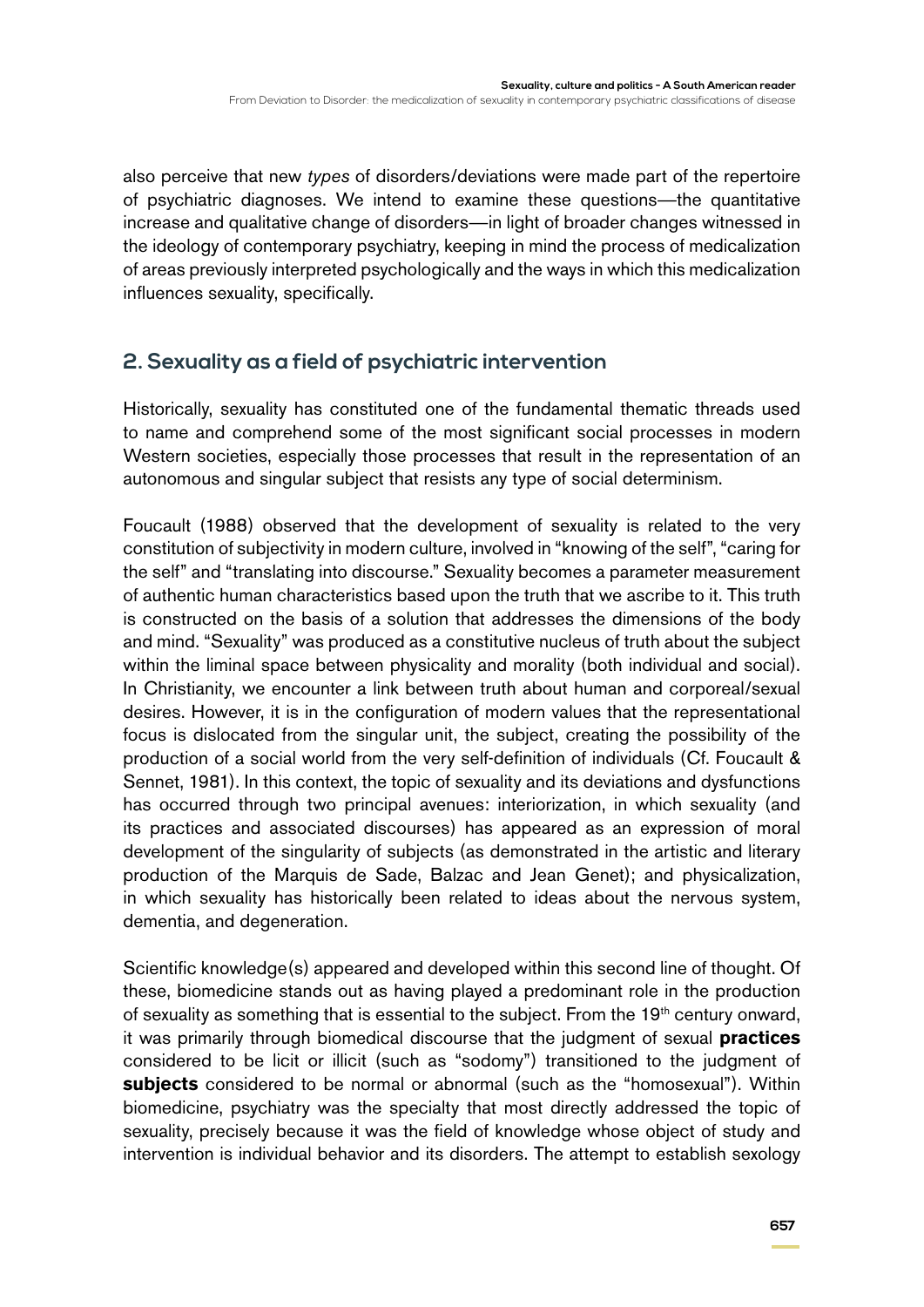as an autonomous discipline was only partially successful. As Carrara & Russo (2002) point out, the most renowned sexologists throughout the  $19<sup>th</sup>$  and  $20<sup>th</sup>$  century were doctors, a good portion of whom were psychiatrists. In 1846, it was already possible to find scientific publications discussing the topic of the pathologization of sexuality.<sup>4</sup> But it was with the first edition of *Psycopathia Sexualis* (1889) by the German psychiatrist Krafft-Ebing that so-called mental disorders linked to sexuality—the "perversions" became widespread and established, both as part of the social imaginary of the era and of the repertoire of classifications of psychiatric disorders (Cf. Duarte, 1989).

Psychoanalysis, which emerged in the early 20th century, can be considered as a kind of sexology that worked. Despite not focusing its attention on perversions or sexual deviances per se, psychoanalytic theory broadened the concept of sexuality itself. It moved beyond a conception that referred to sexual practices *in stricto sensu* to one that affected the entire mental life of the subject. This broadened conception of sexuality involved the affirmation of infantile sexuality (the child as polymorphously perverse), the Oedipus complex (the desire of the child for the father or mother), the concomitant castration complex as a fundamental component of the socialization of the subject and, above all, the existence of infantile sexual desire as the source of dreams and neurosis.

The expansive diffusion of psychoanalysis in the field of psychiatry<sup>5</sup> had important implications for the classification of mental disorders. First and foremost, it meant a shift toward a *psychological* conception of mental disorders, in detriment to the physicalist vision that was hitherto predominant. With regard to sexuality, although there were no major changes in the nomenclature itself (the old designations of sexual perversions soldiered on), interpretations changed radically. Above all, psychoanalytic classification spoke of a new view of mental disorder. The term "neurosis", for example, went beyond describing a determinant type of behavior or symptom, referring to a mechanism (or structure) underlying the observable disorder. This presupposes a certain theory of mental illness that revolves around infantile sexuality and its perils. Therefore, while sexual disorders occupy a secondary space in the classificatory process of psychology, sexuality is, indeed, everywhere in it.

# **3. The ideological/terminological revolution of the 1980s**

During the last decades of the 20th century, the hegemony of psychoanalysis in American psychiatry (and later worldwide) came to an end. In 1980, the third version of the Diagnostic and Statistical Manual of Mental Disorders (DSM-III) was published

<sup>4</sup> According to Foucault (1977), *Psychopatia Sexualis* was published by Henrich Kaan in 1846. This title, a popular phrase in the erudite media of the time, was also used by an Italian scientific journal: *Archivio delle Psicopatie Sessuali.*

<sup>&</sup>lt;sup>5</sup> We refer to the psychiatric method of the core countries of the so called Western world. This diffusion took place especially in the United States and France (although at different moments), later spreading to peripheral countries such as Brazil.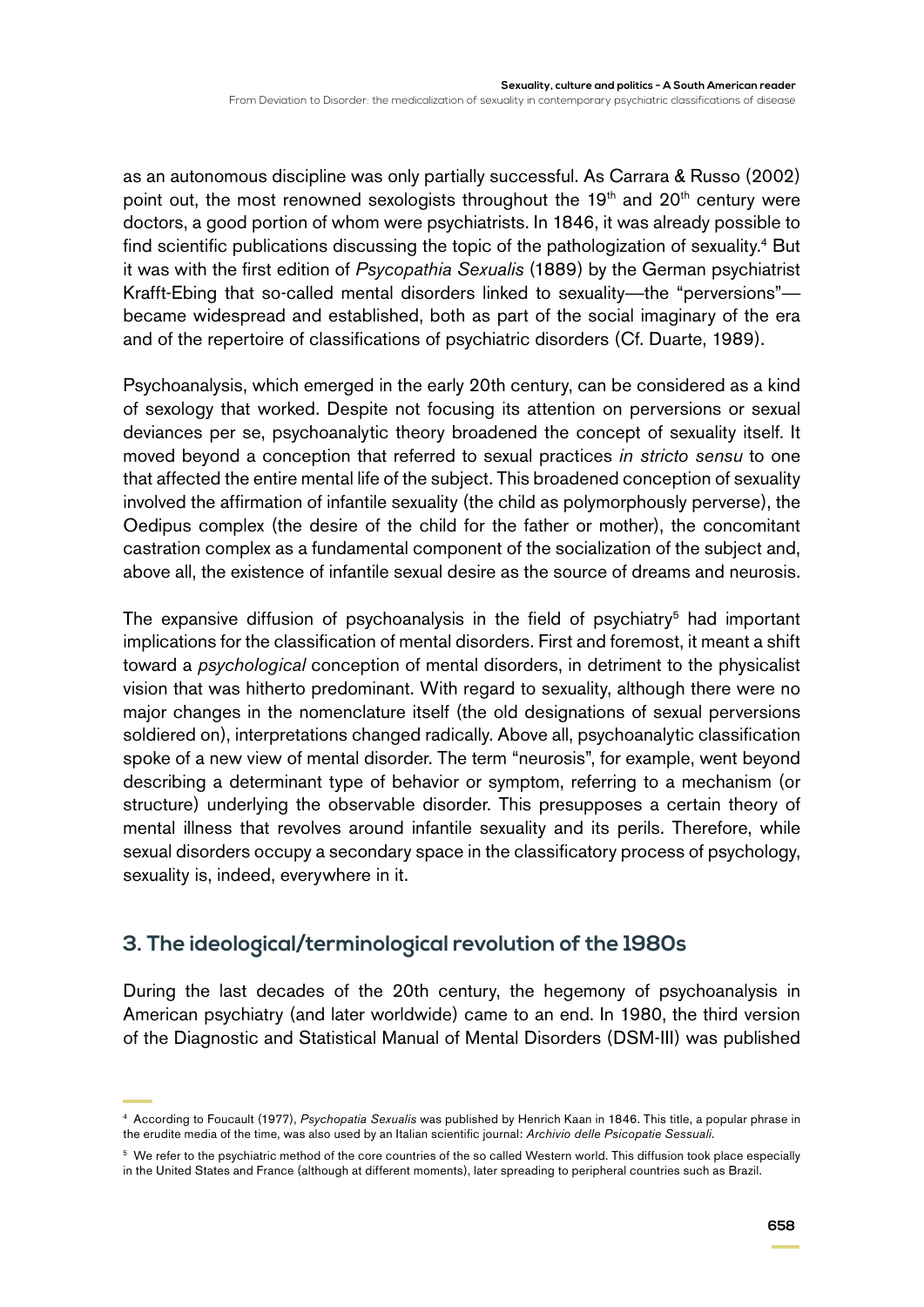by the American Psychiatric Association.<sup>6</sup> The publication of DSM-III signaled a radical terminological change in psychiatric classifications and, more importantly, an internal diversification of classificatory logic. DSM-III proclaimed itself to be an atheoretical manual, based solely on the principles of testability and verification, in which a disorder is identified by accessible criteria subject to observation and empirical measurement. This insistence upon the objectivity of the new categories and their descriptive character was a critique of the previous method of classification, founded on an *etiological* pretense regarding mental disorders; in other words, on unconscious processes, *inferred* by clinicians and not subject to rigorous empirical observation.

Under this radical rupture in terminology, however, there was also a radical departure from a certain theory about mental disorders, a theory which pointed to *mental* (or *psychological*) processes as underlying the disorders. In American psychiatry, the new manual represents the so called neo-Kraepelinian revolution—in reference to Emil Kraepelin, the important German psychiatrist of the late 19th century, representative of the organist theory of mental disorders. In truth, this shift did not signal the end of *any* etiological theory: only of a specific (specified) etiological theory. The empiricist assumption implied an "atheoretical," and therefore objective, position that signaled the adoption of a physicalist view of mental disorders without any possibility for alternative interpretations. The *empirical* objectivity of signs and symptoms corresponds ideally to the *empirical* objectivity of the physical substrate: in other words, the objectivity of psychiatric diagnosis is the same as the objectivity of the physiological and organic substrate. In this sense, "atheoreticism" is in fact the adoption of a specific theory regarding disorders. It distances itself from psychoanalysis and a psychological reading of mental illness and returns psychiatry back to the heart of medicine.<sup>7</sup>

Comparing the three earlier versions of the manual, one immediately notes a marked difference in the method by which symptoms are conceived. In DSM-I and II, symptoms were polymorphic expressions of underlying processes. The same symptom, or a determined group of symptoms, could refer to different mechanisms in different cases. The borders between diagnostic categories were reasonably fluid. For the authors of DSM-III, there is a clear and discernible boundary between the ill and the normal and between different mental illnesses. In DSM-III, it is necessary to rigorously define those boundaries.

<sup>6</sup> The first version of the Diagnostic and Statistical Manual of Mental Disorders—DSM I—was published in 1952 and was strongly driven by the psychodynamic strand of psychiatry inspired by psychoanalytic theory. This orientation remained in the second edition of the manual—DSM II—published in 1968. In 1974 the American Psychiatric Association initiated the revision of the DSM-II, justified due to the revision of the 8th edition of the International Classification of Diseases (ICD-8) that the World Health Organization (WHO) was then undertaking and the 1968 agreement between the government U.S. and WHO about the need to match nomenclatures in WHO manuals and the APA's publications. After many debates and controversies, the revision and update of DSM II was completed in 1980 with the publication of DSM III. In 1987, this DSM III was updated (DSM III-R) and in 1994 the fourth version (DSM IV) was published.

<sup>7</sup> For an account of this process, see Wilson (1993); Skodol, Spitzer & Williams (1981); Skodol & Spitzer (1982); Shorter (1997, and Young (1995). For a discussion about the relationship between this transformation and the modern conception of the self, see Russo & Henning (1999).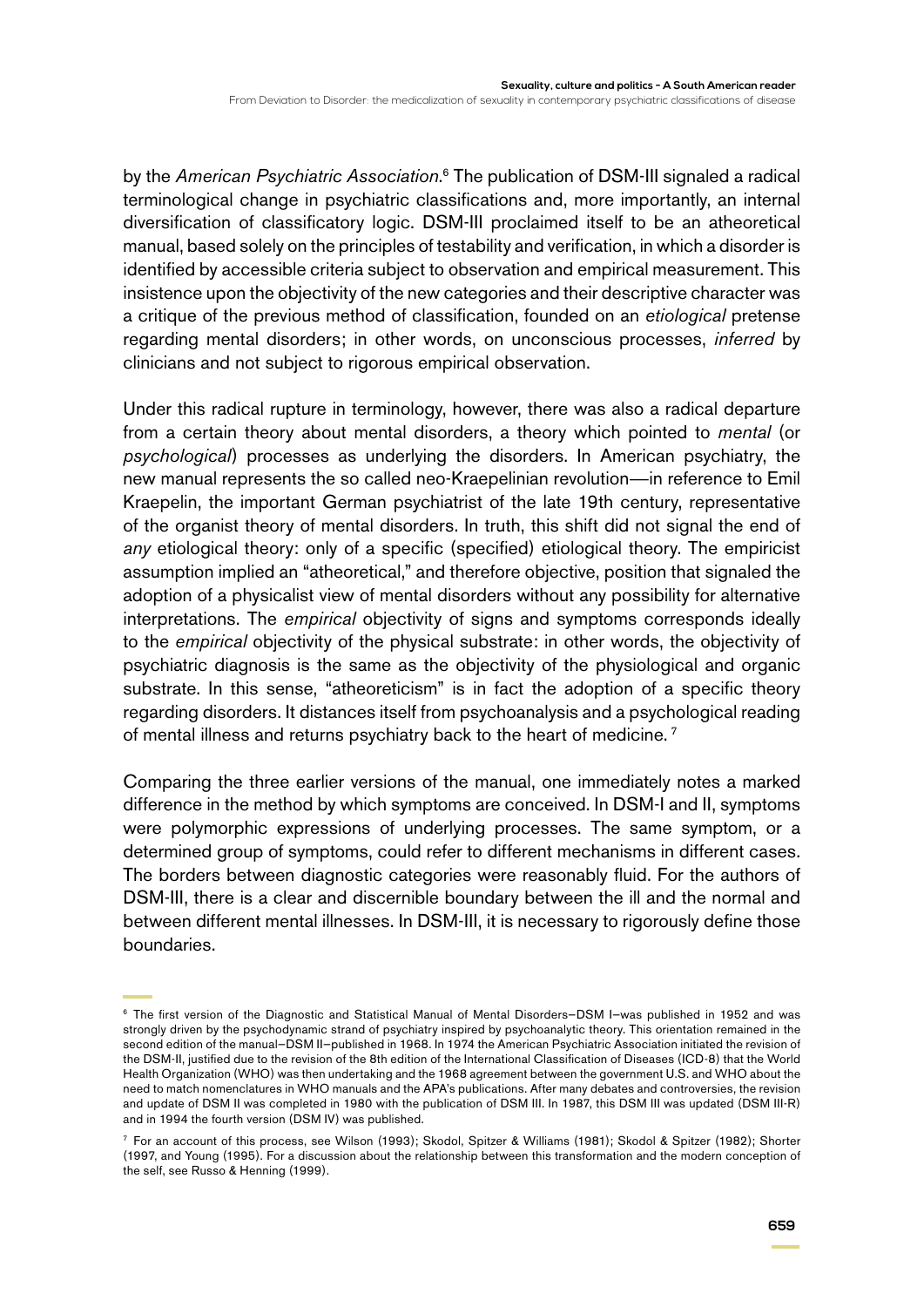This need to delimit clear boundaries between different disorders resulted in overspecification and led to an exponential increase in the number of categories listed in the manual. To illustrate this point, DSM-II (which was already larger in relation to the DSM-I) listed 180 categories while DSM-III listed 295. In the DSM-IV, however, the number of disorders reached 350. Beyond the mere numerical increase, the method by which the categories were "organized" was also completely modified.

One of the central modifications in the structure of the manual was in respect to the abandonment of the old hierarchy between organic and non-organic disorders. In the introduction of DSM-I, the authors state:

> The basic division in this nomenclature is between those mental disorders associated with organic brain disturbances and those occurring without such primary disturbance of brain functions, and not into psychoses, psychoneuroses and personality disorders. (DSM I, Introduction)

In DSM-III, this division is no longer considered fundamental:

Differentiation of Organic Mental Disorders as a separate class does not imply that nonorganic ("functional") mental disorders are somehow independent of brain processes. On the contrary, it is assumed that all psychological processes, normal and abnormal, depend on brain function. (DSM III, Introduction)

In DSM-IV, we are informed that the group of "Organic Mental Disorders"—still present in DSM-III—no longer exists, since the use of the expression presupposed the incorrect idea that other mental disorders present in the manual did not have a biological basis. In other words, the division that was fundamental to DSM-I simply ceases to operate in DSM-IV.

And what happened to neurosis, the psychological disorder par excellence? The exclusion of the term "neurosis" in DSM-III was at the core of a sharp conflict between the psychoanalytic *establishment* and the task force in charge of producing the new manual. The defeated psychoanalysts obtained a small victory by guaranteeing the inclusion of the term "neurosis" in parentheses alongside the new categories. This victory was not long lived, however, as the 1987 revised version of DSM-III—known as DSM-III-R—dropped the use of parentheses (and, along with them, the term neurosis).

In the new "architecture" of DSM-III, the group of "neuroses"—present in DSM-I and II disappeared, breaking down into at least three categories with a total of 18 disorders. In DSM-IV, the three categories are maintained, but the number of disorders rises to 24. In truth, this "dissolution" and redistribution of the old disorder can be considered as even larger still if we add in other groups, such as "Factitious Disorders," "Disorders of Impulse Control Not Elsewhere Classified," or "Adjustment Disorders." In these, the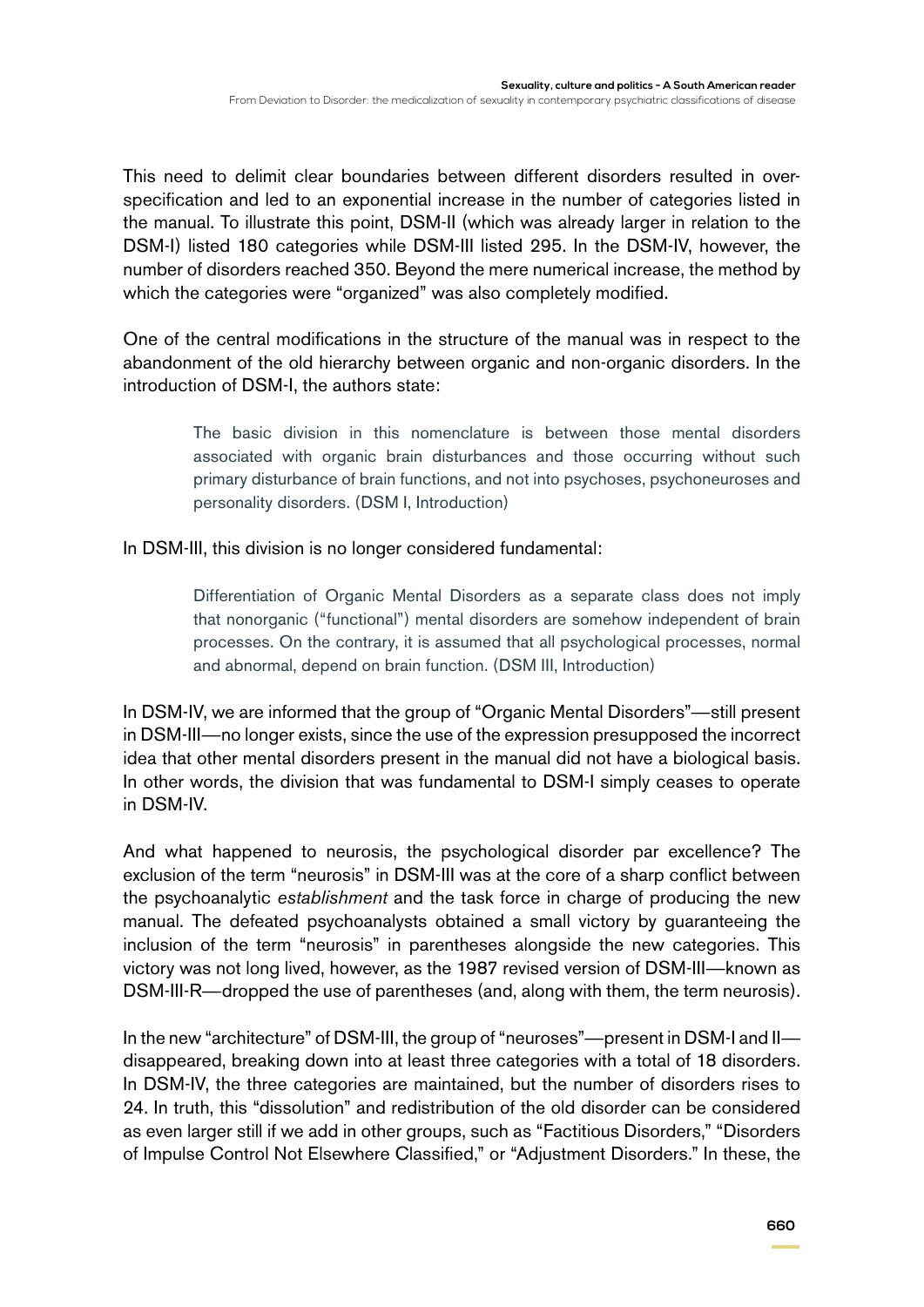term "neurosis" was not added in parentheses, but it could be recognized as a type of disorder (such as "factitious disorder with psychological symptoms" or "pathological gambling") that in other eras would have been considered as part of a neurotic disorder or even as a form of neurosis.

To the extent that the manual was transformed, the recognition of what used to be called "neurosis" became increasingly difficult. As already stated, the transformation is not simply in one of terminology. The dissolution of the boundary between the organic and non-organic, so dear to the authors of DSM-I, indicates the medicalization of what was once considered to be psychological. Disorders that were before amenable to differentiated—psychological—treatment transform into disorders which, defined in strictly medical terms, ought to be treated just like any other disease; that is, medically. This brings us to the strong relationship DSM III maintains with psychopharmacology.

In truth, it is impossible to understand the intense diffusion of the new manual in the international psychiatric world without considering this relationship. In fact, DSM-III rapidly became a kind of psychiatric bible. The first two versions of the manual were administrative codes prepared by a small and obscure committee without any scientific pretense. It was crafted during the epoch of the great textbooks of psychiatry, in more or less eclectic fashion, incorporating diverse tendencies and modes of conceiving of diagnosis and psychiatric practice. DSM-IIII would turn into a bible and lead to the globalization of North American psychiatry. Adherence to DSM-III is encouraged in many different ways. In the first place, there is an affinity between the diagnostic format (through a list of clearly identified symptoms, creating clear criteria for inclusion and exclusion in these categories) and the randomized clinical trial; that is, experimental research. The pharmaceutical industry, interested in research in the efficacy of new medications to be placed on the market, heavily financed the randomized clinical trials. Traditional clinical case studies—favored by the logic of psychoanalysis, in which a case is examined and discussed in depth—would gradually be replaced by multicentered studies involving large numbers of patients, according to the parameters of the experimental clinical trial and meeting the requirements imposed by the *U.S. Food and Drug Administration* (FDA) for the release of new psychiatric medications. The FDA requires that laboratories present study results that can be replicated in order to prove their validity. This requirement reinforces the need for diagnostic criteria (with clearly defined boundaries, criteria for inclusion and exclusion, etc). In other words, it enforces **a standardization** of diagnostic procedure. Thus, the interests of large pharmaceutical laboratories on the one hand and the requirements of an American regulatory agency on the other disseminate and practically impose the diagnostic logic of DSM-III worldwide (Cf. Healy, 1997; and Valenstein, 1998). Since large pharmaceutical laboratories are always seeking registration in the American market, which is the biggest in the world, the diagnostic criteria of DSM-III ends up being adopted by the rest of the world, particularly in specialized scientific journals that publish the results of these studies. In 1993, even the International Classification of Diseases (ICD, published by the World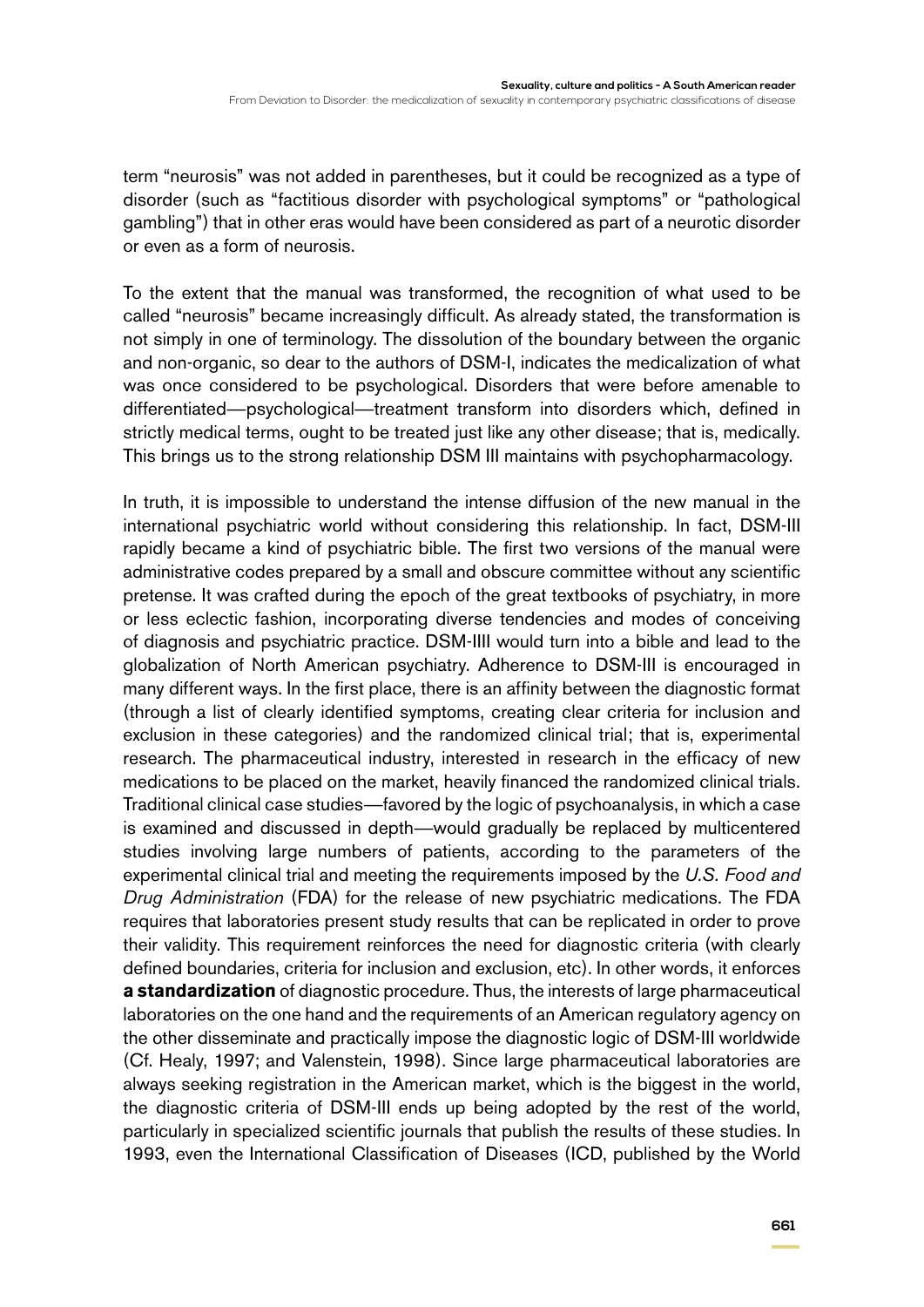Health Organization) incorporated the classification of DSM-IV in its chapter on mental disorders. 8

Therefore, it is possible to affirm that the significant changes in terminology produced in 1980 by the publication of DSM-III and its diffusion in the international psychiatric world resulted in a major transformation both in prevailing conceptions of mental illness and in the ways mental disorders are treated. This transformation moved in the direction of the medicalization of old neuroses, which resulted in the abandonment of the very term "neurosis" itself in favor of a multiplicity of highly specified classificatory categories, with clearly defined boundaries established between each category (favoring the generic designation "disorder"). Within this multitude of categories, the impressive increase in the number of disorders related to gender or sexuality deserves our attention.

# **4. From deviance to disorder: sexuality in DSM-IV**

In DSM-I, the subcategory "Sociopathic Personality Disorder"—classified within the group of Personality Disorders—introduces the classification of "Sexual Deviation." The text of the manual provides the following specification: "The diagnosis will specify the type of pathologic behavior, such as homosexuality, transvestism, pedophilia, fetishism and sexual sadism (including rape, sexual assault, mutilation" (p.39).

In DSM-II, the so-called "sexual deviations" are once again classified within the group Personality Disorders and Other non-Psychotic Mental Disorders. In lieu of the simple classification "sexual deviation," present in DSM-I, nine categories are listed with their respective descriptions:

"Homosexuality" "Fetishism" "Pedophilia" "Transvestism" "Exhibitionism" "Voyeurism" "Sadism" "Masochism" "Other sexual deviations"

In DSM-III, the old sexual deviations are no longer part of the group of "Personality"

<sup>&</sup>lt;sup>8</sup> The ninth edition of the International Classification of Diseases (ICD-9) published in 1975 was by 1978 effectively implemented as a manual for diagnostic orientation in various countries of the world. However, in 1979 the *American Psychiatric Association*  and other medical entities of the United States edited a modified version of ICD-9, called ICD-9 Clinical Modification (ICD-9 CM). It included results of studies already conducted for DSM-III, at the time a work in progress. The allegedly "atheoretical" North American psychiatric paradigm was adopted in the modified version of ICD-9 and later, in 1993, in the tenth edition of the ICD (ICD-10). For more information, see Venâncio (1998).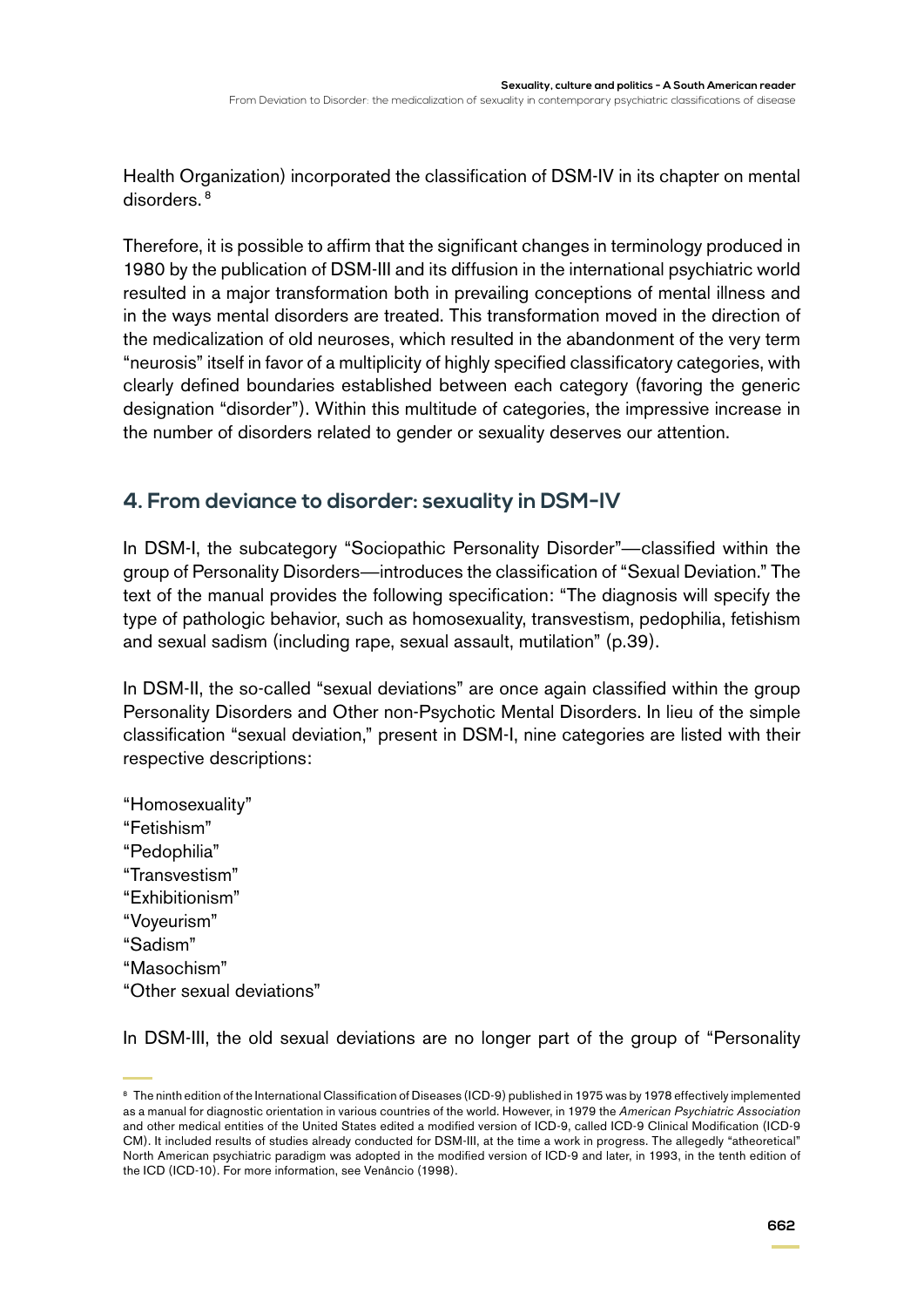Disorders." Instead, they constitute a separate group called "Psychosexual Disorders." In the nine "Sexual Deviations" of DSM-II, one finds 22 "Psychosexual Disorders," subdivided into four categories (Gender Identity Disorders, Paraphilias, Psychosexual Dysfunctions and Other Psychosexual Disorders). The expansion of sexual disorders continues in DSM-IV. In this latest version, this type of disorder is entitled "Sexual and Gender Identity Disorders," and comprises 27 disorders (several which have more than one subdivision), grouped into "Sexual Dysfunctions," "Paraphilias" and "Gender Identity Disorders" (see Appendix).

When one compares the three nomenclatures, it quickly becomes clear that the socalled "Paraphilias" recover the DSM-II category of "Sexual Deviations", which are in fact the old "perversions" traditionally considered to be internal disorders by the field of psychopathology. Of these, the old "transvestism" stands out, now constituting a subdivision of the so called "Gender Identity Disorders." Here one perceives a modernization of the nomenclature, with the use of the term "gender-identity" being much to the taste of feminist and homosexual movements, as well as gender studies in the social sciences. Beyond this shift in terminology, an important innovation introduced by DSM-III and later versions is an "overflow" of traditional classifications with the inclusion of new disorders represented by the category "Sexual Dysfunctions." Here, we encounter disorders which were earlier very well defined as symptoms of some other disorder, or were external to the field of mental disorders.

Here one perceives an "autonomatization" of the theme of sexuality, which removes itself from the other diagnostic categories and now defines a specific class of disorders. At the same time, one can confirm the growth of the concept of "deviance" (now labeled "dysfunction"). Until DSM-II, following the tradition inaugurated in the  $19<sup>th</sup>$ century, only the sexualities considered "deviant" were incorporated into the "menu" of psychopathological disorders. In other words, this meant those sexualities which deviated from what was seen as normal (heterosexual genital relations between adults). These deviations from "normal" sexuality were understood as part of a set of more general disorders of the self (such as neurosis). They did not constitute a specific class of disorders. From DSM-III forward, however, the dismantlement and fragmentation of the old neuroses led to the delimitation of a series of new disorders of "normal" sexuality.

Based upon the description of new disorders in the most recent version of the manual (DSM-IV), I raise two questions that certainly deserve a more careful discussion than I am capable of providing here. The first is with respect to the underlying conception of "normal sexuality"; the second inquires as to the very conception of the self that permeates the entire manual.

In the text of DSM-IV, we are informed that a sexual dysfunction "is defined by a disorder in the processes that characterize the cycle of sexual response or by pain associated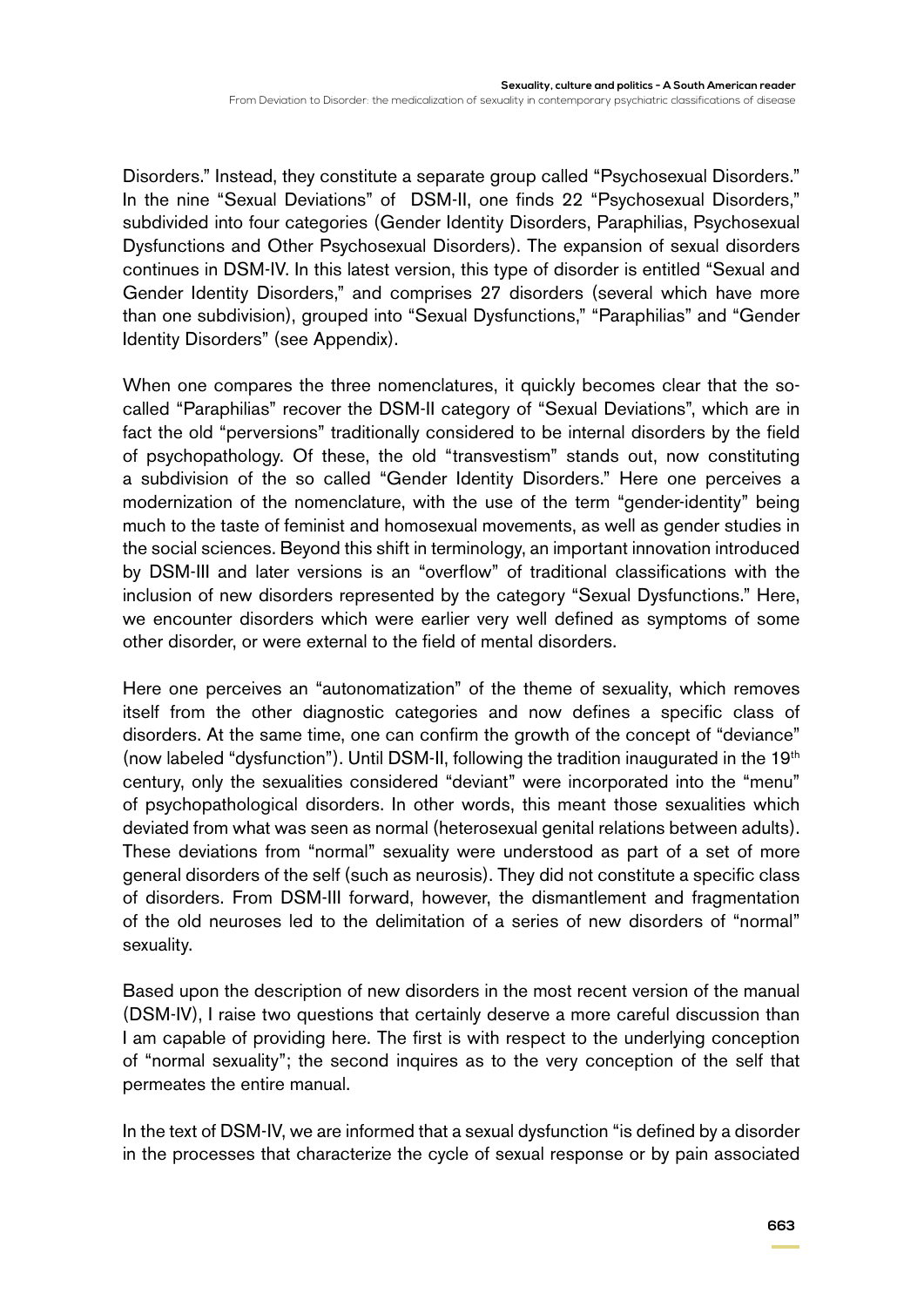with sexual intercourse" (p. 467). The cycle of sexual response, in turn, is comprised of the following phases: desire, arousal, orgasm and resolution. Each phase refers to a specific disorder. We thus encounter "Sexual Desire Disorders," "Sexual Arousal Disorders," "Orgasmic Disorders" and, obviously, "Sexual Pain Disorders." There are two "Disorders of Sexual Desire" listed. The first is "Hypoactive Sexual Desire Disorder," which is characterized by a "deficiency or lack of sexual fantasies and desire to have sexual activity" (p. 470). The other is the "Sexual Aversion Disorder", characterized by "aversion and active avoidance of sexual genital contact with a partner" (p. 472).

Immediately, our attention is drawn to the question of is it possible to come up with an entirely objective definition of "*deficiency* of fantasies" or "*low* desire." Such an evaluation implies an underlying affirmation that there is an objectively verifiable, normal level of fantasies and sexual desires. From another viewpoint, the two disorders detected by this pretense of a "normal level" indicate the existence of a lack (of fantasy or of desire).<sup>9</sup> Apparently, either the possibility of excess is not considered to be a disorder, or it does not exist. In other words, an excess of fantasies or a high level desire are both within the parameters of what the DSM takes to be normality.

We thus see that, in regards to sexuality, the "objectivity" of the new manual suggests an acceptance of the modern injunction that "more sex is better." Aside from the "shifting" of sexual terms from those used to describe the old perversions, we also thus encounter the belief that a "deficiency" of sexuality is pathological. This "descriptive neutrality" thus buys into and, indeed, naturalizes the contemporary values regarding a sexually active life.

To understand the conception of the self that permeates the manual, it is necessary that we return to the classificatory logic introduced in DSM-III, which implies a clear and rigorous demarcation of different disorders. Earlier, I demonstrated that this classificatory logic is in opposition to the old "dimensional" diagnostic inspired by psychoanalysis, which saw symptoms as "polymorphous expressions of underlying processes." In other words, the combination of visible and delineable symptoms points to something beyond: an "underlying structure," unknown to the subject themselves and which, in some way, compromises the whole. To arrive at this "underlying structure," this invisible level, is implicit a kind of voyage to the center of one's self, a journey of self-discovery in search of "self-actualization."

I believe that the clear delineation of disorders using demarcated combinations of objectifiable symptoms and the consequent disproportional increase in the number of possible disorders indicates not so much an increase in the scientific capacities of psychiatry, but rather the imposition of a different kind of psychiatric practice.

<sup>&</sup>lt;sup>9</sup> Similarly, the two other types of Sexual Disorders, Sexual Arousal Disorder and Orgasmic Disorders (each with two subtypes, feminine and masculine) are also understood to be disorders of deficiency and not excess.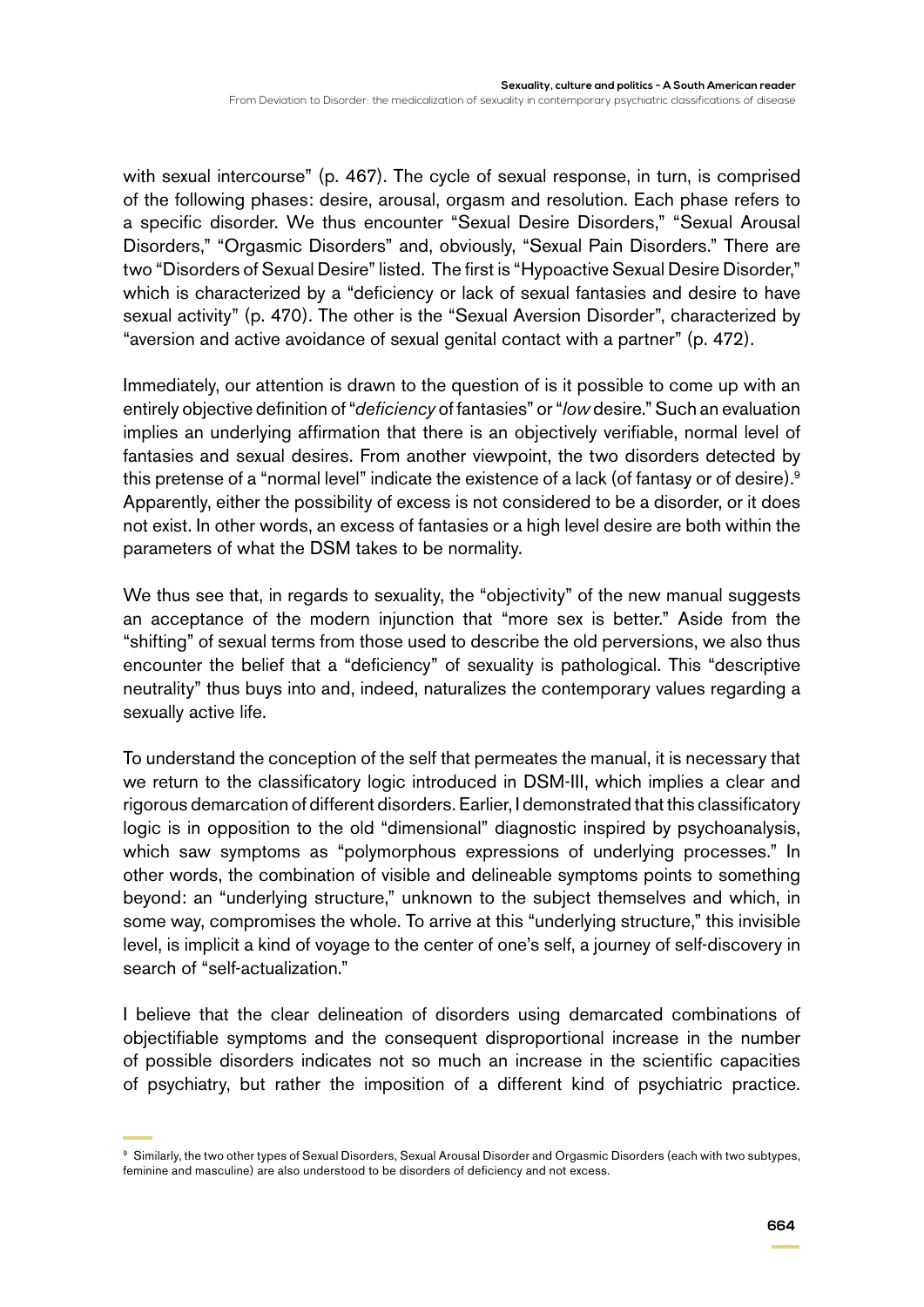The professional capable of guiding the subject in a "voyage to the center of one's self" is substituted by a strictly medical professional who focuses on circumscribed and localized disturbances, offering treatments that are equally circumscribed and localized. In this respect, the inclusion of "sexual desire disorders" and "sexual arousal disorders" in a psychiatric manual are part of the movement described above. That which could previously be interpreted as part of a greater psychological dimension does not disappear: it is, instead, transformed and objectified so that it can be described, interpreted and medically treated. The fragmentation and specification of disorders of "normal" sexuality are part of this broader process, which points to the very objectification and fragmentation of the "self, "subject" and "person" concepts.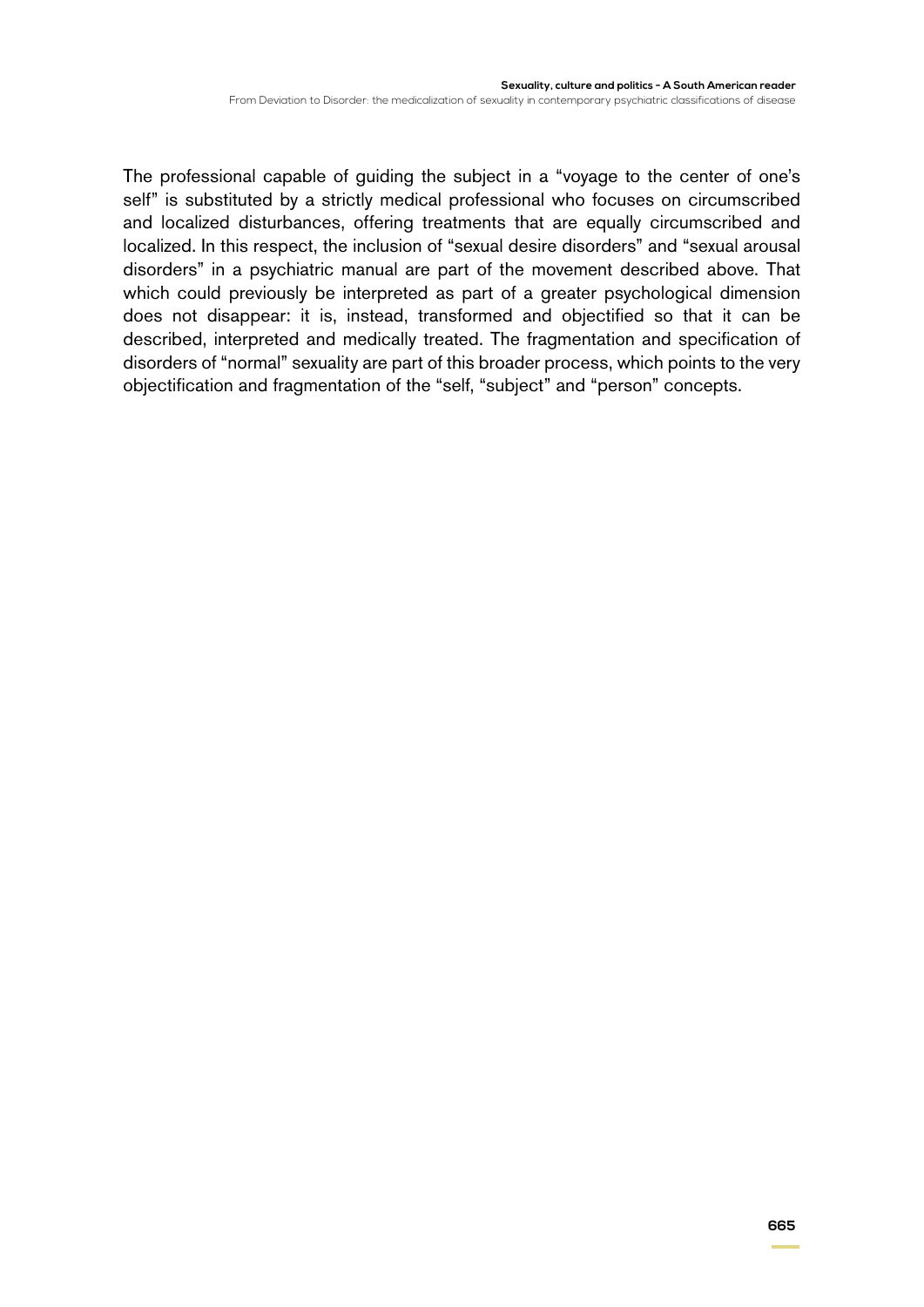From Deviation to Disorder: the medicalization of sexuality in contemporary psychiatric classifications of disease

### **References**

AMERICAN PSYCHIATRIC ASSOCIATION. 1952. *Diagnostic and Statistical Manual of Mental Disorders.*

\_\_\_\_\_\_\_\_\_\_\_ .1968. *Diagnostic and Statistical Manual of Mental Disorders* – *Second Edition.*

\_\_\_\_\_\_\_\_\_\_\_ .1980. *Diagnostic and Statistical Manual of Mental Disorders* (*Third Edition).*

\_\_\_\_\_\_\_\_\_\_\_ .1995. *DSM IV* - *Manual Diagnóstico e Estatístico de Transtornos Mentais.* Porto Alegre, Artes Médicas, 4ª Edição.

BEZERRA JR., B. 2000. "Naturalismo como anti-reducionismo: notas sobre cérebro, mente e subjetividade". In: *Cadernos IPUB* VI (18).

CARRARA, S. & J. RUSSO. 2002. "A psicanálise e a sexologia no Rio de Janeiro de entreguerras: entre a ciência e a auto-ajuda". In: *História, Ciências, Saúde – Manguinhos.* 9(2): 273-90.

DUARTE, L. F. D. 1989. "A psychopathia sexualis de Krafft-Ebing ou a progressão moral pela ciência das perversões – 1ª parte". In: *Jornal Brasileiro de Psiquiatria.* 38 (2): 83-86.

FOUCAULT, M. 1977. *História da Sexualidade I : a vontade de saber*. Rio de Janeiro, Ed. Graal.

\_\_\_\_\_\_\_\_\_\_\_ . 1988. *História da Sexualidade*. 3 vols. Rio de Janeiro, Graal, 10ª Ed.

FOUCAULT, M. & R. SENNET. 1981. "Sexuality and Solitude". *London Review of Books.* (mai-jun).

HEALY, D. 1997. *The anti-depressant era.* Cambridge, Harvard University Press.

KUTCHINS, H. & S. KIRK. 1999. *Making us crazy – DSM: the psychiatric bible and the creation of mental disorders.* New York, The Free Press.

RUSSO, J. & M. HENNING. 1999. "O sujeito da 'Psiquiatria Biológica' e a concepção moderna de pessoa". In: *Antropolítica.* 6: 39-56

RUSSO, J. & E. PONCIANO. 2002. "O sujeito da Neurociência: da naturalização do homem ao reencantamento da natureza" In: *Physis – Revista de Saúde Coletiva*. 12 (2): 344-373

SHORTER, E. 1997. *A History of Psychiatry: from the era of the asylum to the age of Prozac.* New York, John Wiley and Sons.

SKODOL, A. E. & R. L. SPTIZER. 1982. "DSM-III: rationale, basic concepts and some differences from ICD-9". In: *Acta Psychiatr. Scand*. 66(4) : 271-281.

SKODOL, A. E.; R. L. SPTIZER & J.B. WILLIAMS. 1981. "Teaching and Learning DSM-III". In: *American journal of Psychiatry.* 138 (12): 1581-6.

VALENSTEIN, E. 1998. *Blaming the brain: the truth about drugs and mental illness.* New York, The Free Press.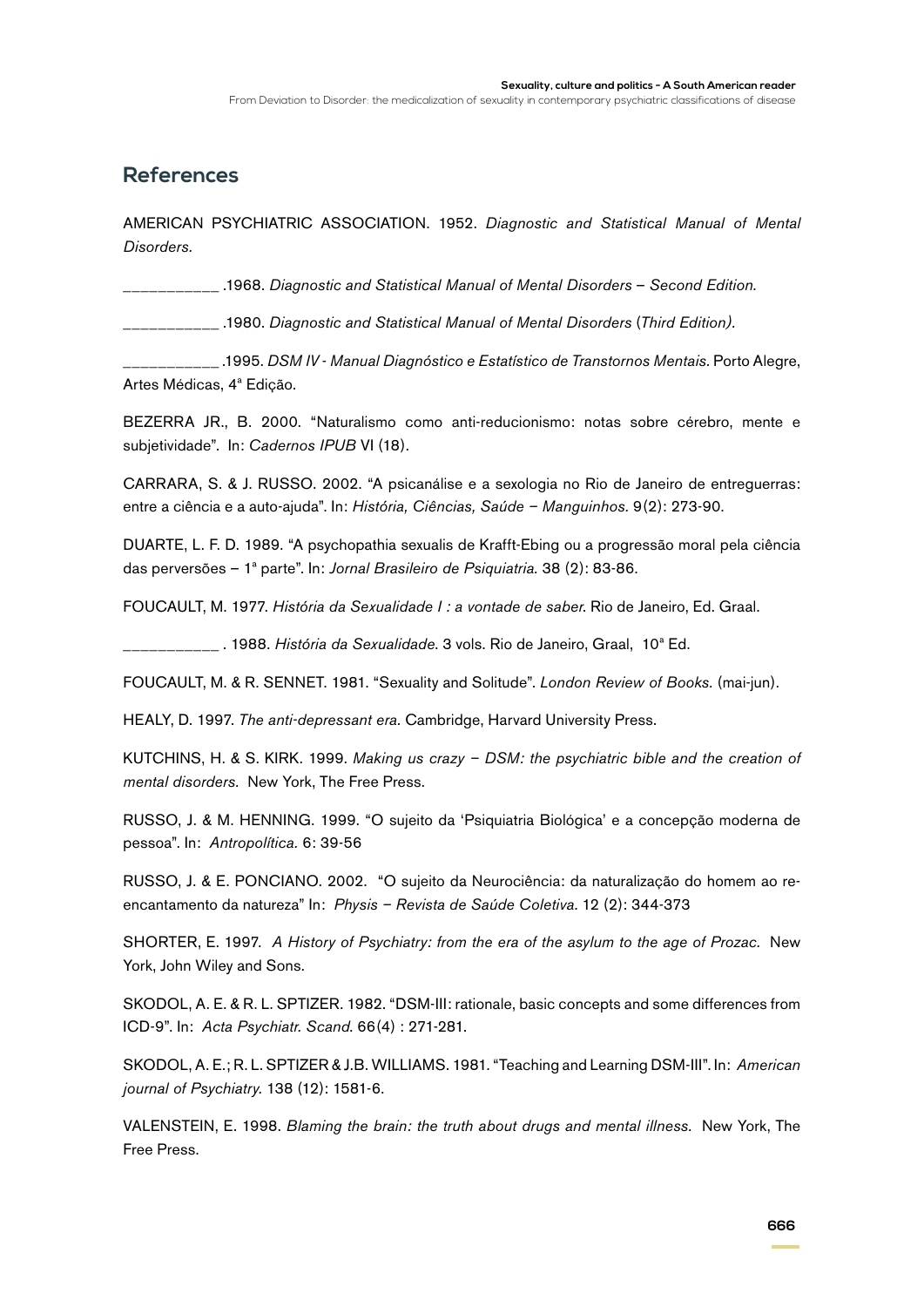VENANCIO, A. T. A. 1998. *O eu dividido moderno: uma análise antropológica da categoria esquizofrenia.* (PhD Thesis, UFRJ).

WILSON, M. 1993. "DSM-III and the transformation of american psychiatry: a history". In: *American Journal of Psychiatry*. 150 (3): 399-410.

YOUNG, A. 1995. *The harmony of illusions: inventing post-traumatic stress disorder.* Princeton, Princeton University Press.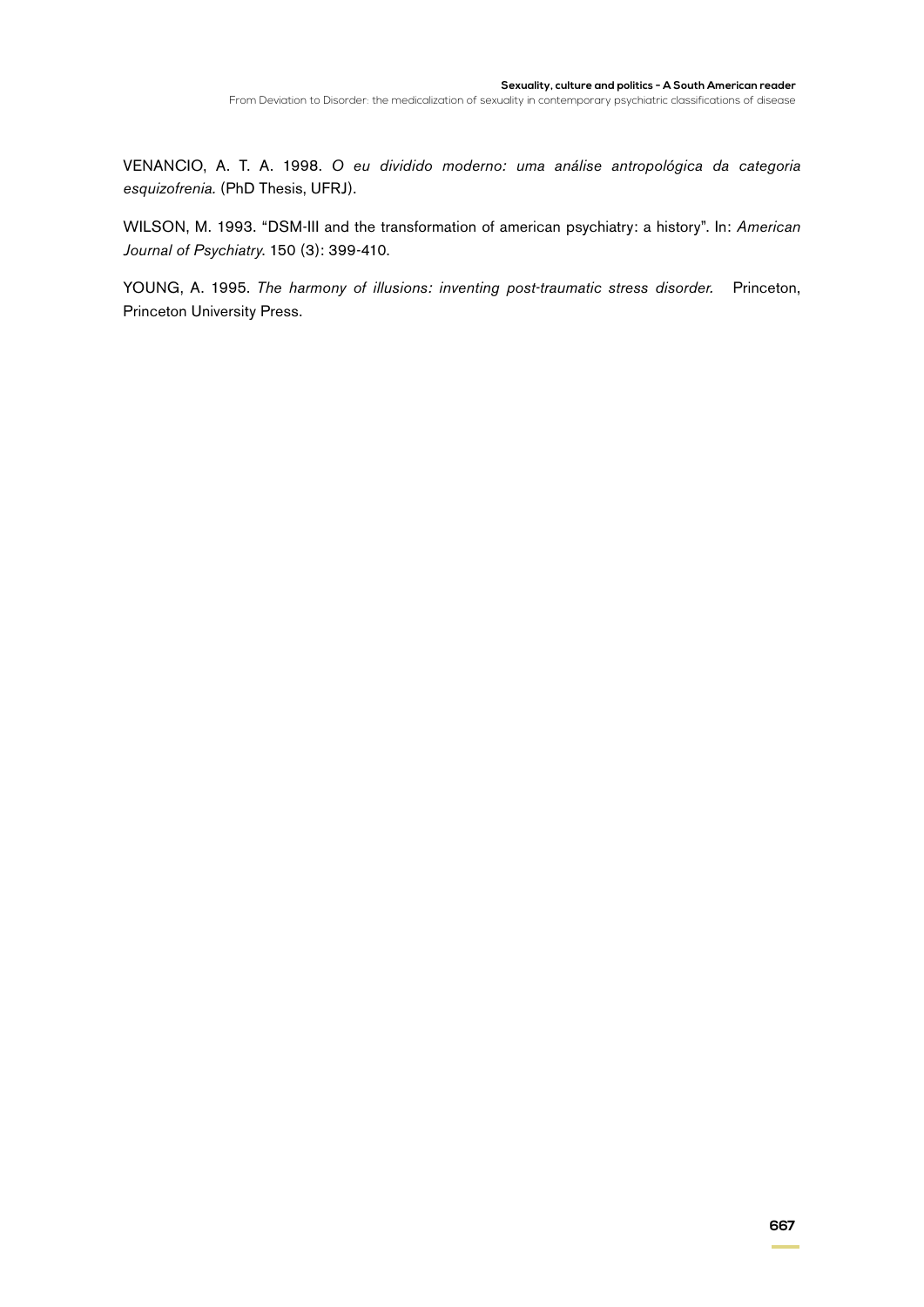# **List of sexual deviances/disorders in three versions of the DSM (II, III, and IV)**

### **DSM-II**

# PERSONALITY DISORDERS AND OTHER NON PSYCHOTIC MENTAL

### SEXUAL DEVIANCES

Homosexuality Fetishism Pedophilia Transvestism Exhibitionism Voyeurism Sadism Masochism Other sexual deviances

### **DSM III** PSYCHOSEXUAL DISORDERS

### GENDER IDENTITY DISORDERS

*Transsexualism, Gender identity disorder of childhood Atypical gender identity disorder*

### PARAPHILIAS

*Fetishism Transvestism Zoophilia Pedophilia Exhibitionism Voyeurism Sexual masochism Sexual sadism Atypical paraphilia*

### PSYCHOSEXUAL DYSFUNCIONS

| 302.71 | Inhibited sexual desire     |
|--------|-----------------------------|
| 302.72 | Inhibited sexual excitement |
| 302.73 | Inhibited female orgasm     |
| 302.74 | Inhibited male orgasm       |
| 302.75 | Premature ejaculation       |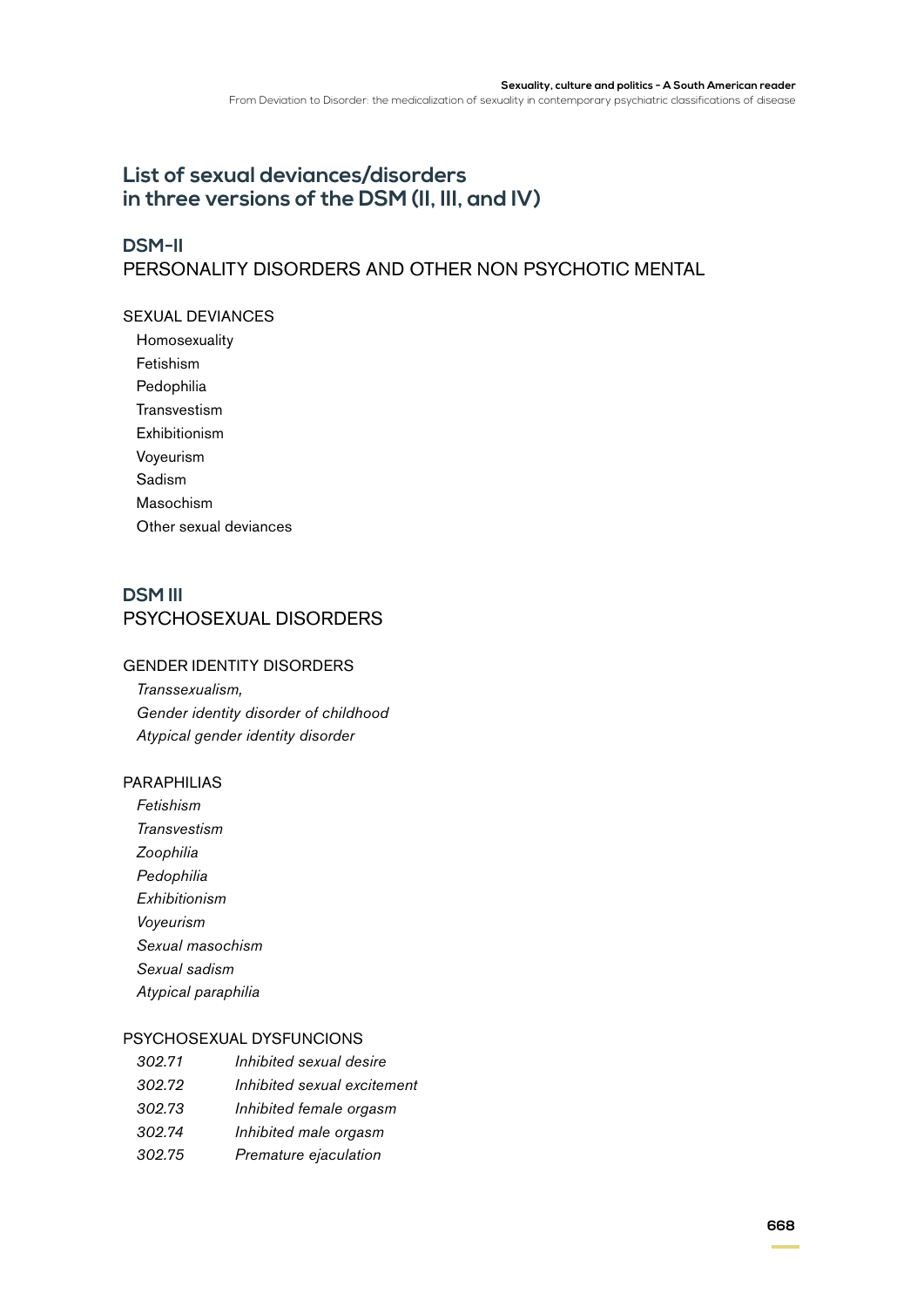#### **Sexuality, culture and politics - A South American reader**

From Deviation to Disorder: the medicalization of sexuality in contemporary psychiatric classifications of disease

| 302.76 | Functional dyspareunia            |
|--------|-----------------------------------|
| 306.51 | Functional vaginismus             |
| 302.70 | Atypical psychosexual dysfunction |

### OTHER PSYCHOSEXUAL DISORDERS

| 302.00 | Ego-dystonic homosexuality                     |
|--------|------------------------------------------------|
| 302.89 | Psychosexual disorder not elsewhere classified |

### **DSM IV**

### SEXUAL AND GENDER IDENTITY DISORDER

### SEXUAL DYSFUNCTIONS

*The following specifiers apply to all primary Sexual Dysfunctions:*

Lifelong Type/Acquired Type/ Generalized Type/ Situational Type/ Due to Psychological Factors/ Due to Combined Factors

### \*Sexual Desire Disorders

| 302.71 | <b>Hypoactive Sexual Desire Disorder</b> |
|--------|------------------------------------------|
| 302.79 | Sexual Aversion Disorder                 |

### \*Sexual Arousal Disorders

- 302.72 Female Sexual Arousal Disorder
- 302.72 Male Erectile Disorder

### \*Orgasmic Disorders

| 302.73 | Female Orgasmic Disorder |
|--------|--------------------------|
| 302.74 | Male Orgasmic Disorder   |
| 302.75 | Premature Ejaculation    |

### \*Sexual Pain Disorders

- 302.76 Dyspareunia (Not Due to a General Medical Condition)
- 306.51 Vaginismus (Not Due to a General Medical Condition)

### \*Sexual Dysfunction Due To A General Medical Condition

- 625.8 Female Hypoactive Sexual Desire Disorder Due to ....
- 608.89 Male Hypoactive Sexual Desire Disorder Due to ...
- 607.84 Male Erectile Disorder Due to ...
- 625.0 Female Dyspareunia Due to ...
- 626.0 Male Dyspareunia Due to ....
- 625.8 Other Female Sexual Dysfunction Due to Other Male Sexual Dysfunction Due to ...
- \_\_\_.\_ Substance-Induced Sexual Dysfunction